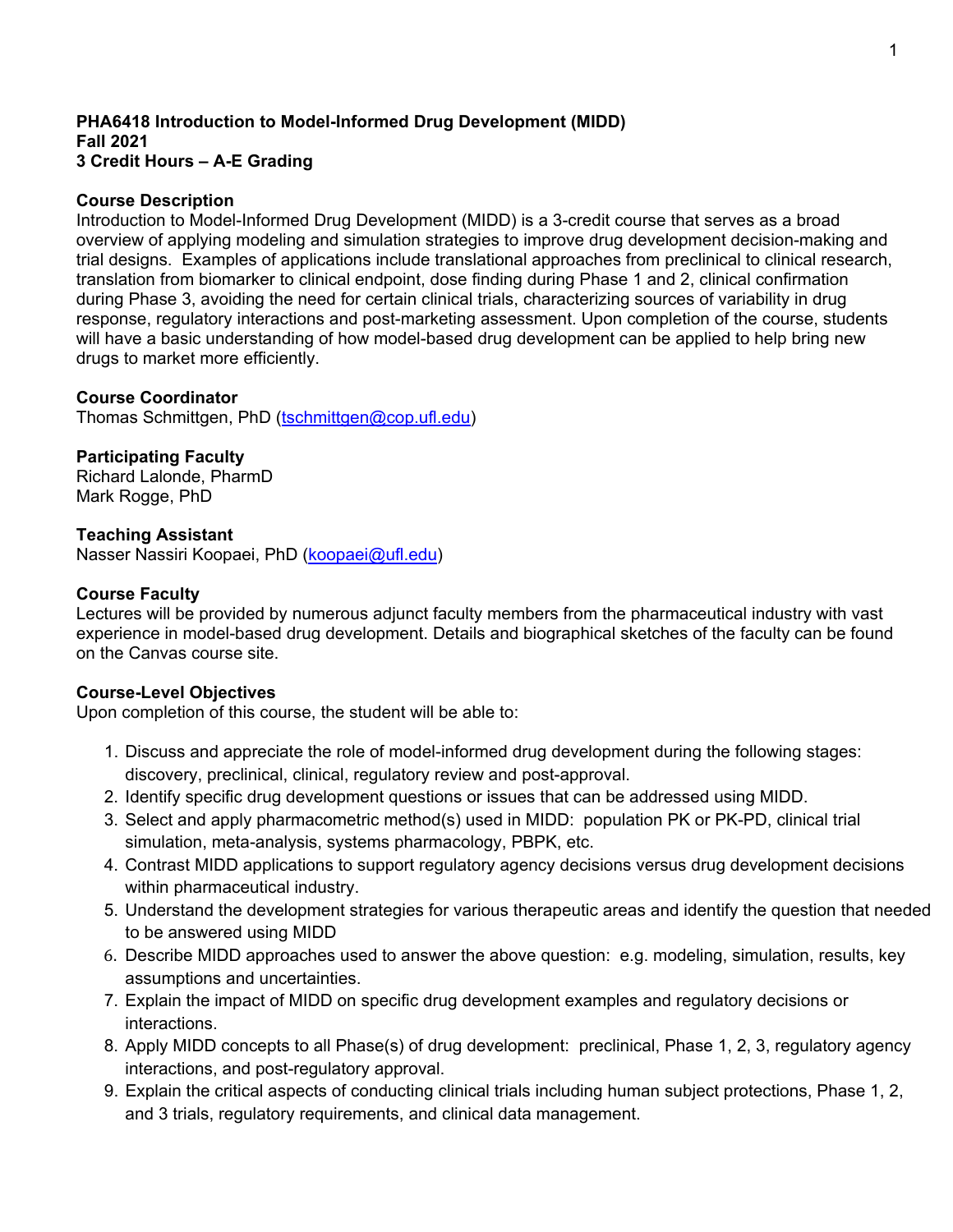- 10. Answer specific drug development questions or issues that can be addressed by MIDD: dose selection, trial design for Phase 1, 2, or 3, go/no go, labeling, development strategy, avoiding the need to conduct a clinical trial, selecting between compounds in development, etc.
- 11. Apply MIDD to various therapeutic areas: cardiovascular, neuroscience, metabolic diseases, oncology, rare diseases, etc.

### **Course Pre-Requisites:** none **Course Co-Requisites:** none **Course Contact Hours:** 45

# **Course Outline**

Please routinely check your campus calendar and the Canvas course site for any messages about changes in the schedule and deadlines.

Every week, two lectures will be assigned and made available online. In addition, reading assignment will be provided related to the recorded lectures. These lectures can be watched by the students at any time. Furthermore, a discussion session will be held that will allow interactive participation by the students. The time of the discussion session will be set in the first course meeting in order to find a suitable time slot that will work well for everybody.

| <b>Date</b><br>Dates for<br>Independent<br><b>Study</b> | Module #       | <b>Unit Topic</b>                                                                                  | Learning<br><b>Objectives</b><br><b>Covered</b> |
|---------------------------------------------------------|----------------|----------------------------------------------------------------------------------------------------|-------------------------------------------------|
|                                                         | 1              | Introduction<br><b>Model-Informed Drug Development</b>                                             | $1 - 3$                                         |
| $8/20 - 9/13$                                           |                | Introduction to the Course<br><b>Review of Pharmacometric Methods</b><br><b>Strategies of MIDD</b> |                                                 |
| 9/13                                                    | Assignment #1  | Participate in Discussion Board                                                                    |                                                 |
| $9/11 - 9/13$                                           | Quiz 1         | 20 min, covers Module 1                                                                            |                                                 |
|                                                         | $\overline{2}$ | <b>Translation from Preclinical Development</b>                                                    | $4 - 7$                                         |
| $9/16 - 9/27$                                           |                | In-Vitro Data<br><b>Animal Data</b><br><b>Prediction for Humans</b>                                |                                                 |
| 9/27                                                    | Assignment #2  | Participate in Discussion Board                                                                    |                                                 |
| $9/25 - 9/27$                                           | Quiz 2         | 20 min, covers Module 2                                                                            |                                                 |
|                                                         | 3              | Early in Human Studies (Phase 1)                                                                   | $4 - 7$                                         |
| $9/30 - 10/11$                                          |                | <b>Dose-Ascending Studies</b><br><b>PK Characterization</b><br><b>Safety Assessment</b>            |                                                 |
| 10/11                                                   | Assignment #3  | Participate in Discussion Board                                                                    |                                                 |
| 10/9-10/11                                              | Quiz 3         | 20 min, covers Module 3                                                                            |                                                 |
|                                                         | 4              | Dose Optimization (Phase 2) and Clinical Trials<br>(Phase 3)                                       | $4 - 7$                                         |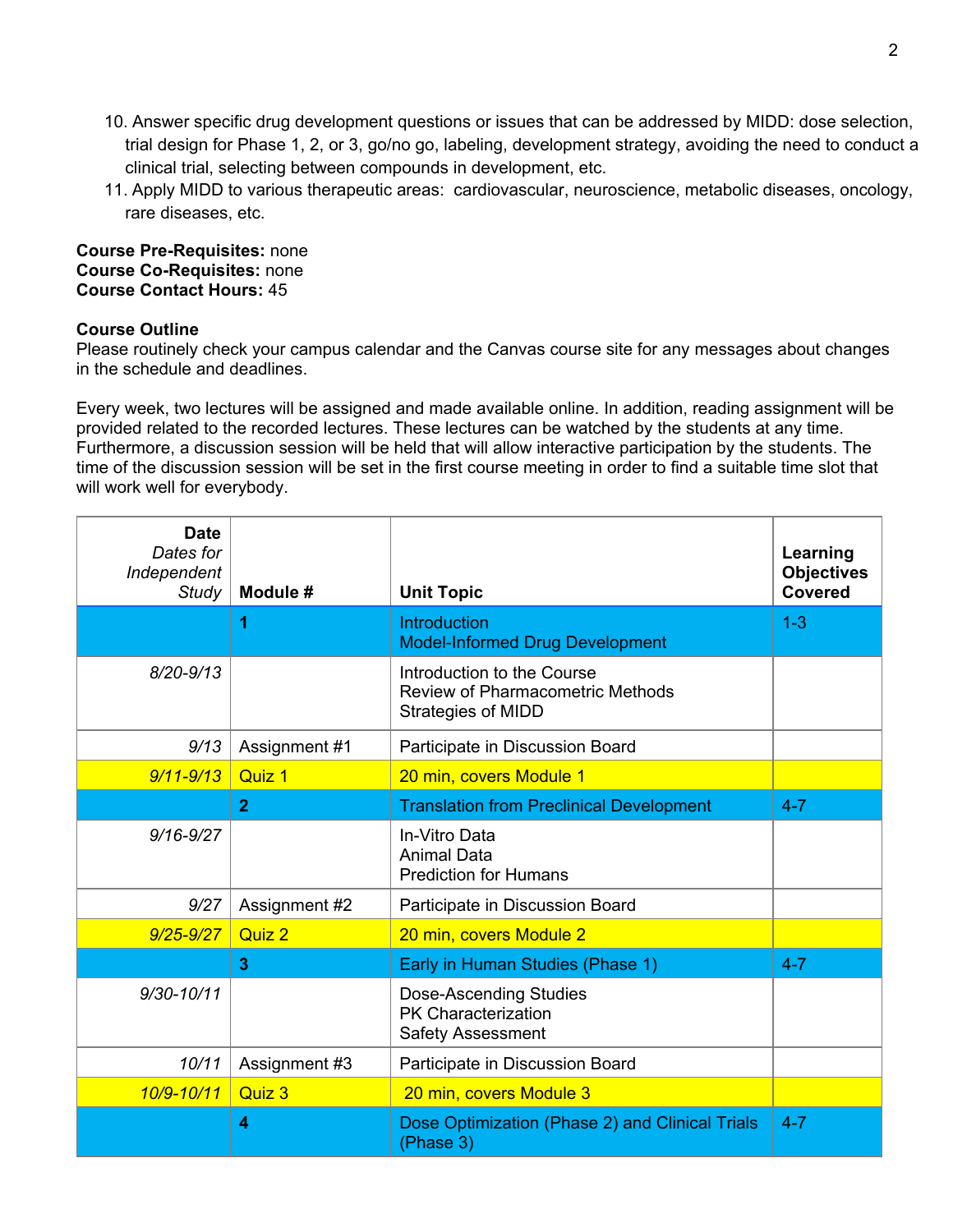| <b>Date</b><br>Dates for<br>Independent<br><b>Study</b> | Module #           | <b>Unit Topic</b>                                                                                                  | Learning<br><b>Objectives</b><br><b>Covered</b> |
|---------------------------------------------------------|--------------------|--------------------------------------------------------------------------------------------------------------------|-------------------------------------------------|
| 10/14-10/25                                             |                    | Dose Optimization and Finding<br><b>Risk-Benefit Assessment</b><br><b>Phase 3 Confirmation</b>                     |                                                 |
| 10/25                                                   | Assignment #4      | Participate in Discussion Board                                                                                    |                                                 |
| 10/23-10/25                                             | Quiz 4             | 20 min, covers Module 4                                                                                            |                                                 |
|                                                         | 5                  | <b>Regulatory Requirements</b>                                                                                     | $8 - 9$                                         |
| 10/28-11/8                                              |                    | Investigational New Drug (IND) Filing<br>New Drug Application (NDA) Filing<br>Interaction with Regulatory Agencies |                                                 |
| 11/8                                                    | Assignment #5      | Participate in Discussion Board                                                                                    |                                                 |
| $11/6 - 11/8$                                           | Quiz 5             | 20 min, covers Module 5                                                                                            |                                                 |
|                                                         | $6\phantom{1}$     | <b>Post-Marketing Assessment</b>                                                                                   | 10                                              |
| 11/11-11/22                                             |                    | MIDD approaches in Post-Marketing<br>Surveillance<br>Pharmacovigilance                                             |                                                 |
| 11/22                                                   | Assignment #6      | Participate in Discussion Board                                                                                    |                                                 |
| 11/20-11/22                                             | Quiz 6             | 20 min, covers Module 6                                                                                            |                                                 |
| <b>Due 12/3</b>                                         | <b>Final paper</b> | Minimum 5 pages, double-spaced, 1-inch<br>margins, 11- point font, Arial                                           |                                                 |

# **Recommended Textbooks**

- *•* Title: Applied Pharmacometrics
- Authors: S. Schmidt, H. Derendorf
- AAPS Press/Springer
- $\frac{1}{2014}$
- ISBN number: 978-1493913039
- *•* Title: Rowland and Tozer's Clinical Pharmacokinetics and Pharmacodynamics: Concepts and Applications
- Authors:. H. Derendorf, S. Schmidt
- Wolters & Kluwer
- $\cdot$  2020<br> $\cdot$  ISBN
- ISBN number: 978-1496385048

Additional reading assignments will be made available on the Canvas course site.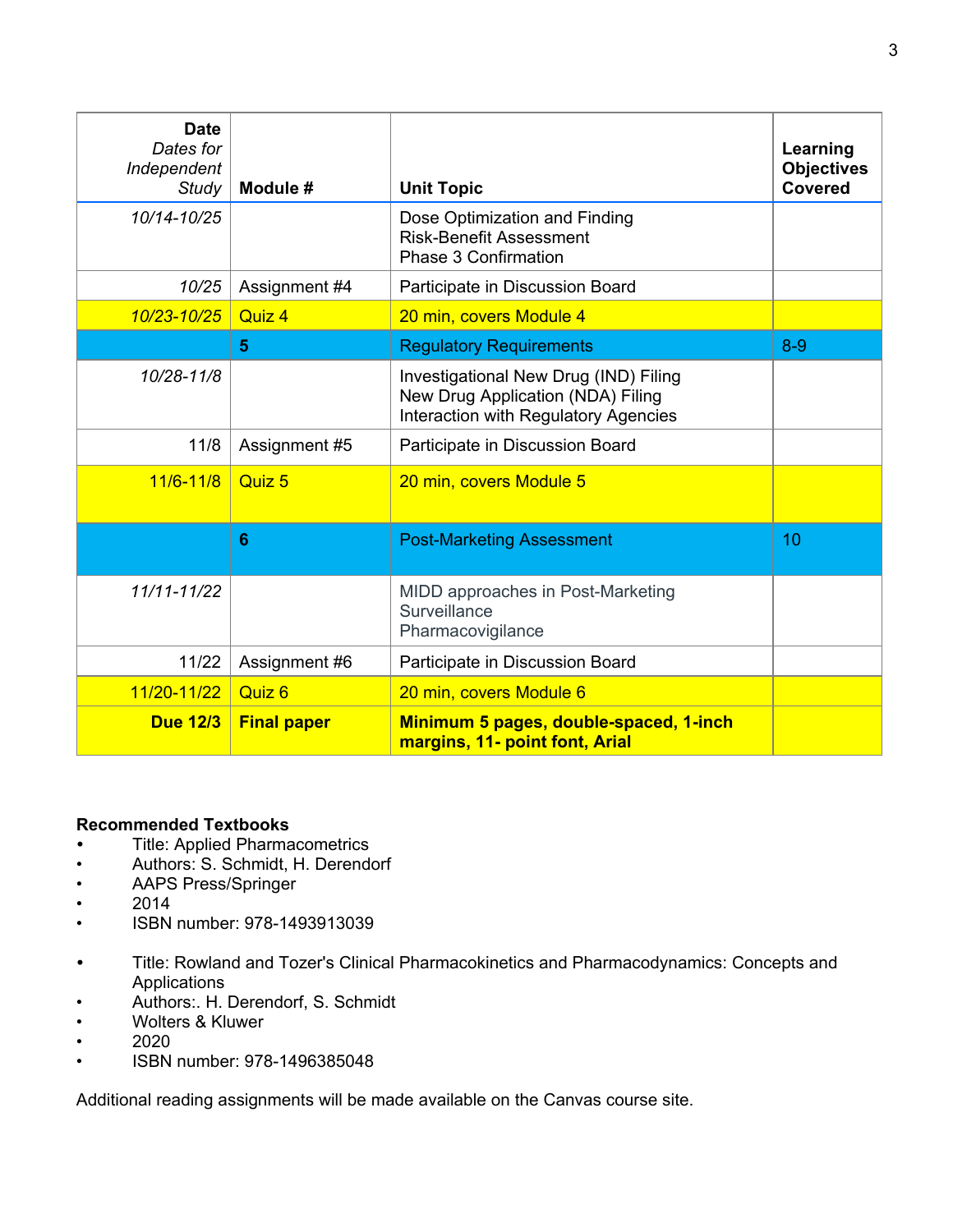# **Quizzes, Problem Sets and Exams**

All problem sets and exams have a one-week window for completion. There will be a 10-question multiple choice quiz following each module.

# **Discussion Boards**

See affiliated course materials for instructions.

# **Materials & Supplies Fees**

None

# **Student Evaluation & Grading**

Evaluation Methods and How Grades are calculated.

| <b>Assessment Item</b> | Grade<br>Percentage |  |
|------------------------|---------------------|--|
| Exams (2x25%)          | 50%                 |  |
| Problem Sets (4x5%)    | 20%                 |  |
| Quizzes (6X5%)         | 30%                 |  |
| <b>Total</b>           | 100%                |  |

| Percentage Range | Letter Grade |
|------------------|--------------|
| 92.50-100%       | A            |
| 89 50-92 49%     | A-           |
| 86 50-89 49%     | B+           |
| 82.50-86.49%     | B            |
| 79.50-82.49%     | B-           |
| 76 50-79 49%     | C+           |
| 72.50-76.49%     | С            |
| 69 50-72 49%     | C-           |
| 66 50-69 49%     | D+           |
| 62.50-66.49%     | D            |
| 59.50-62.49%     | D-           |
| $< 59.50\%$      | F            |